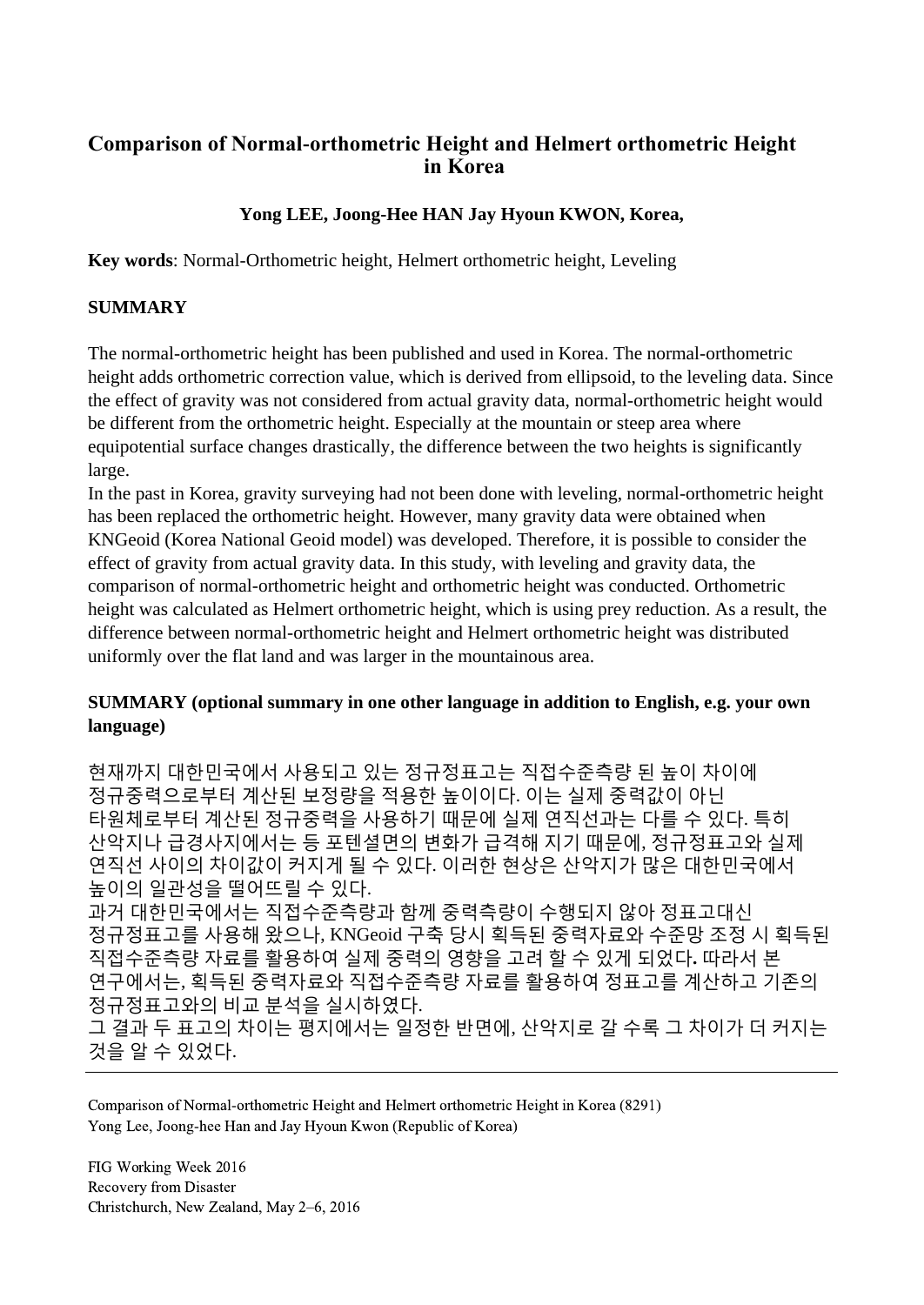# **Comparison of Normal-orthometric Height and Helmert orthometric Height in Korea**

## **Yong LEE, Joong-Hee HAN and Jay Hyoun KWON, Korea**

### **1. INTRODUCTION**

Normal-orthometric height, which is calculated from spirit leveling data and normal gravity, has been used in Korea. It might be different from the length of the plumb line at the mountain or steep area because the correction is not from real gravity data but from reference ellipsoid. In Korea**,** since the mountain area constitutes more than 70% of their whole area, this may cause significant height error (Lee et al., 2010). It is, therefore, necessary to consider the orthometric height, which is calculated from the leveling and real gravity data (Choi and Lee, 1997). Since many gravity data had been obtained when built KNGeoid (NGII, 2014), it is possible to calculate the orthometric height. In this study, comparison of normal-orthometric height and orthometric height is conducted with leveling and gravity data. In order to calculate the orthometric height, approximation formula from prey reduction was used, and this height is Helmert orthometric height.

## **2. METHODS**

The principle of spirit leveling is measuring the height difference between two points with level and staff, but it has no physical meaning when performed solely. Since the equipotential surface is not always parallel due to the irregular distribution of material inside the earth (Meyer et al., 2006), the spirit leveling has path-dependent.

### **2.1 Normal-orthometric height**

Normal-orthometric, which adds an orthometric correction to the measured height difference, is being used in Korea. This correction is derived from normal gravity that is calculated on the basis of the reference ellipsoid (Filmer et al., 2010). The process to calculate the normal-orthometric height shows as follows:

- 1. Obtain height difference through leveling.
- 2. Calculated the orthometric correction value, which is from the normal gravity.
- 3. Add the correction value to each bench marks.
- 4. Adjusting network to each leveling routes.
- 5. Calculate the normal-orthometric height.

#### **2.2 Helmert orthometric height**

In reality, the leveling loop closure generally cannot be zero because equipotential surfaces are not always parallel. When conducting the leveling in the wide area or highland, the size of misclosure grows larger. Therefore, the length of physical plumb line and sum of height differences are not

Comparison of Normal-orthometric Height and Helmert orthometric Height in Korea (8291) Yong Lee, Joong-hee Han and Jay Hyoun Kwon (Republic of Korea)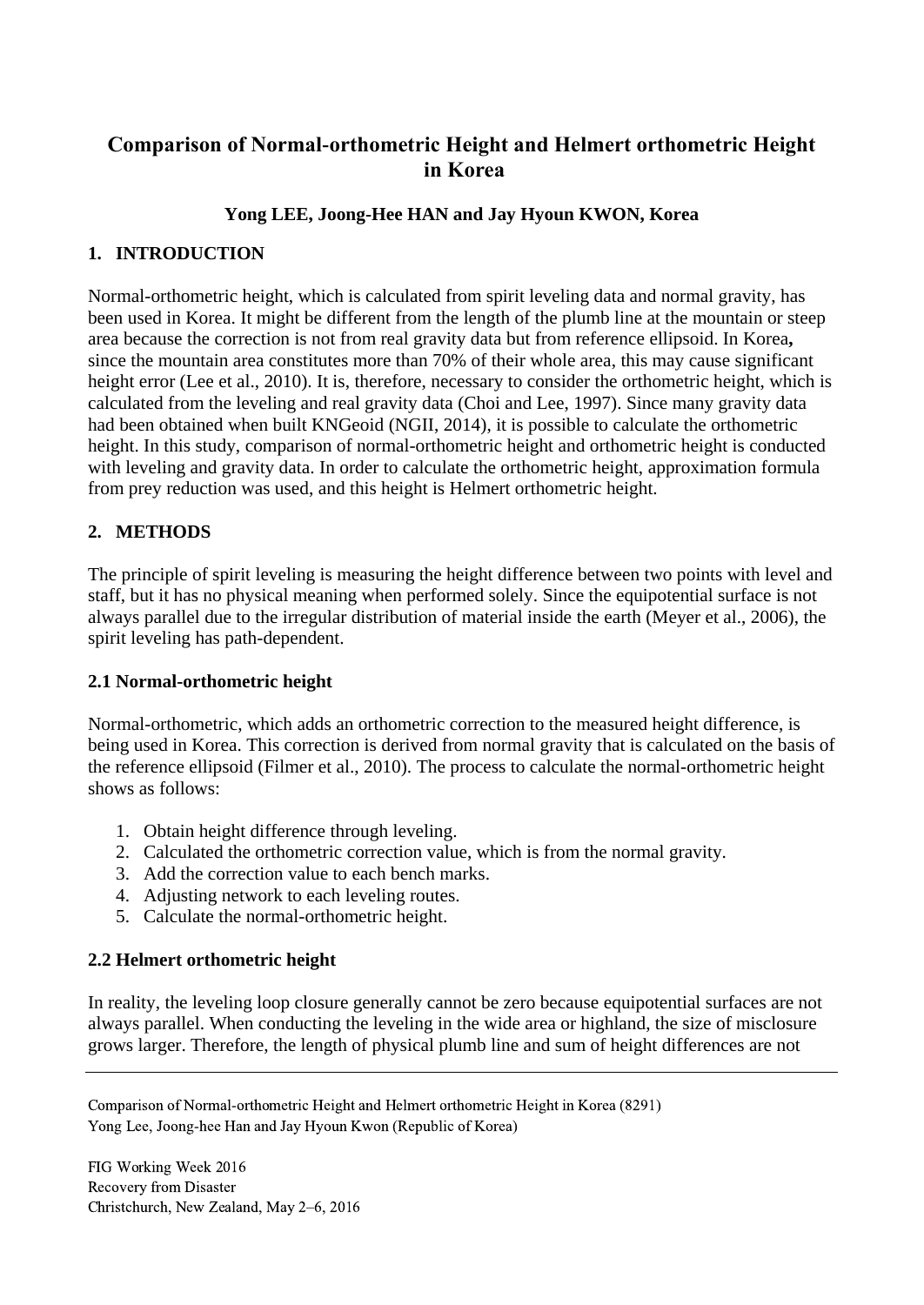same. To overcome this problem, gravity surveying should be conducted with leveling to calculate the geopotential number. Geopotential number is calculated by equation (1):

$$
\int_0^A g \, dn = W_0 - W_A = C \tag{1}
$$

where  $g$  is the gravity value,  $dn$  is height difference,  $W_0$  is potential at the geoid,  $W_A$  is potential at the surface and C is geopotential number.

Since this geopotential number C is independent on the path of integration, one great advantage of geopotential number is that it can provide a unique height value. Various heights are calculated from this geopotential number (e.g., orthometric, normal and dynamic height).

Orthometric height, which is derived from geopotential number, means the length of the plumb line from geoid to earth's surface. In order to calculate this height, Geopotential number is divided by mean gravity value along the plumb line (equation (2)).

$$
H = \frac{C}{\overline{g}} \tag{2}
$$

where H is the orthometric height, C is Geopotential number,  $\bar{g}$  is the mean gravity value calculated by integrating the gravity along the plumb line ( $\bar{g} = \frac{1}{n}$  $\frac{1}{H}\int_0^H g\ dH$ ).

However, since  $\bar{g}$  locate in the underground, it could not be computed exactly (Jekeli, 2000). Instead, in practical computation, calculate  $\bar{q}$  from gravity value at the earth's surface through prey reduction, and it is defined by equation (3):

$$
\overline{g}_P^{Prey} = g_P + (0.0424 mgal/m)H \qquad (3)
$$

where  $\bar{g}_P^{Prey}$  is the mean value of gravity using prey reduction and  $g_P$  is observed gravity value at the earth's surface.

When C is divided by  $\bar{g}_P^{Prey}$ , it is called Helmert orthometric (Hofmann-Wellenhof and Moritz, 2006). The process to calculate the Helmert orthometric height shows as follows:

- 1. Obtain height difference and gravity data through surveying.
- 2. Calculate the geopotential number.
- 3. Adjusting network to make unique geopotential number at the bench mark.
- 4. Calculate the mean value of the gravity along the plumb line using prey reduction.
- 5. Calculate the Helmert orthometric height at each bench marks.

In this study, there are two different Helmert orthometric height depend on gravity data. Firstly, using actual gravity data, calculate Helmert-orthometric height. Secondly, using gravity value from the map of the gravity anomaly, calculate Helmert-orthometric height (anomaly). Helmert-

Comparison of Normal-orthometric Height and Helmert orthometric Height in Korea (8291) Yong Lee, Joong-hee Han and Jay Hyoun Kwon (Republic of Korea)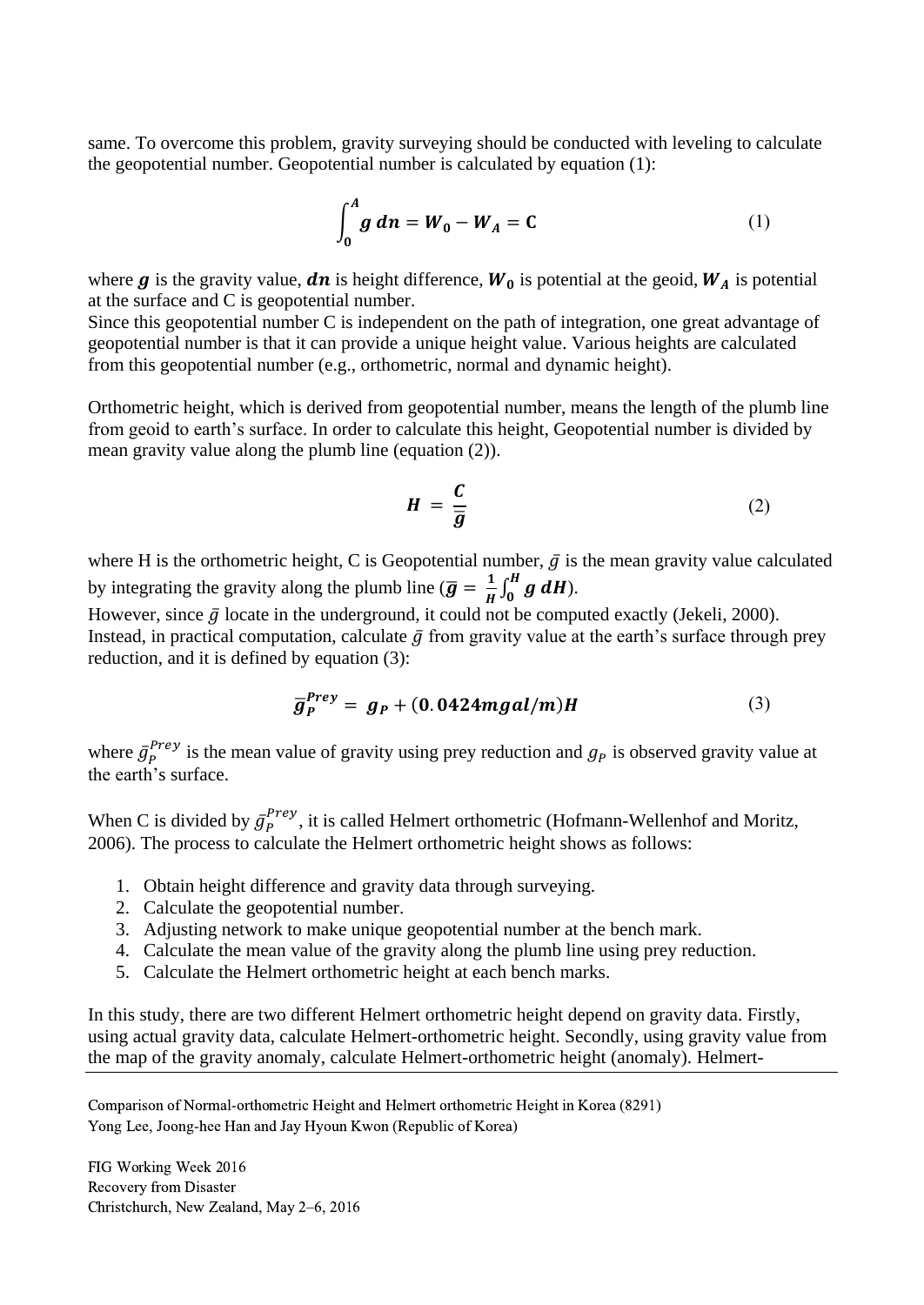orthometric height (anomaly) was calculated in order to look into whether the map of the currently constructed gravity anomaly map is sufficient for the area where gravity surveying were not conducted. The gravity anomaly data was extracted from gridded gravity anomaly of bench marks which is used in ths study.

## **3. STUDY AREA AND RESULT**

### **3.1 Study area**

Since there are various topographical characteristics, The third, fourth, and fifth vertical circuit were selected as the study area among the Korean vertical circuits. This study area consists of 12 route and 356 leveling data. In addition, to look into the effect of terrain, mountain area and flatland are chosen in the study area. Standard deviation of leveling data for each route was calculated that make up the three circuits. The largest standard deviation area, the  $19<sup>th</sup>$  route was chosen as mountain area. The smallest standard deviation area, the  $11<sup>th</sup>$  route was chosen as flatland. The study area is shown in **Figure 1.** Leveling data was obtained when adjusting the vertical network at 2006 (NGII, 2006). Gravity on the each bench marks that are published by NGII (National Geographic Information Institute) is used in this study.



**Figure 1.** Korea vertical network and study area

## **3.2 Result**

### 3.2.1 Comparison of Normal-orthometric height and Helmert orthometric height

Since normal-orthometric height has been used in Korea, normal-orthometric height is considered as reference height when comparing the normal-orthometric height and orthometric height.

**Figure 2** shows the height difference between normal-orthometric height and Helmert orthometric height. The result shows that there is bias about 4mm and the maximum difference is 9.76mm between two heights except one outlier. It is considered that there is a negative correlation between

Comparison of Normal-orthometric Height and Helmert orthometric Height in Korea (8291) Yong Lee, Joong-hee Han and Jay Hyoun Kwon (Republic of Korea)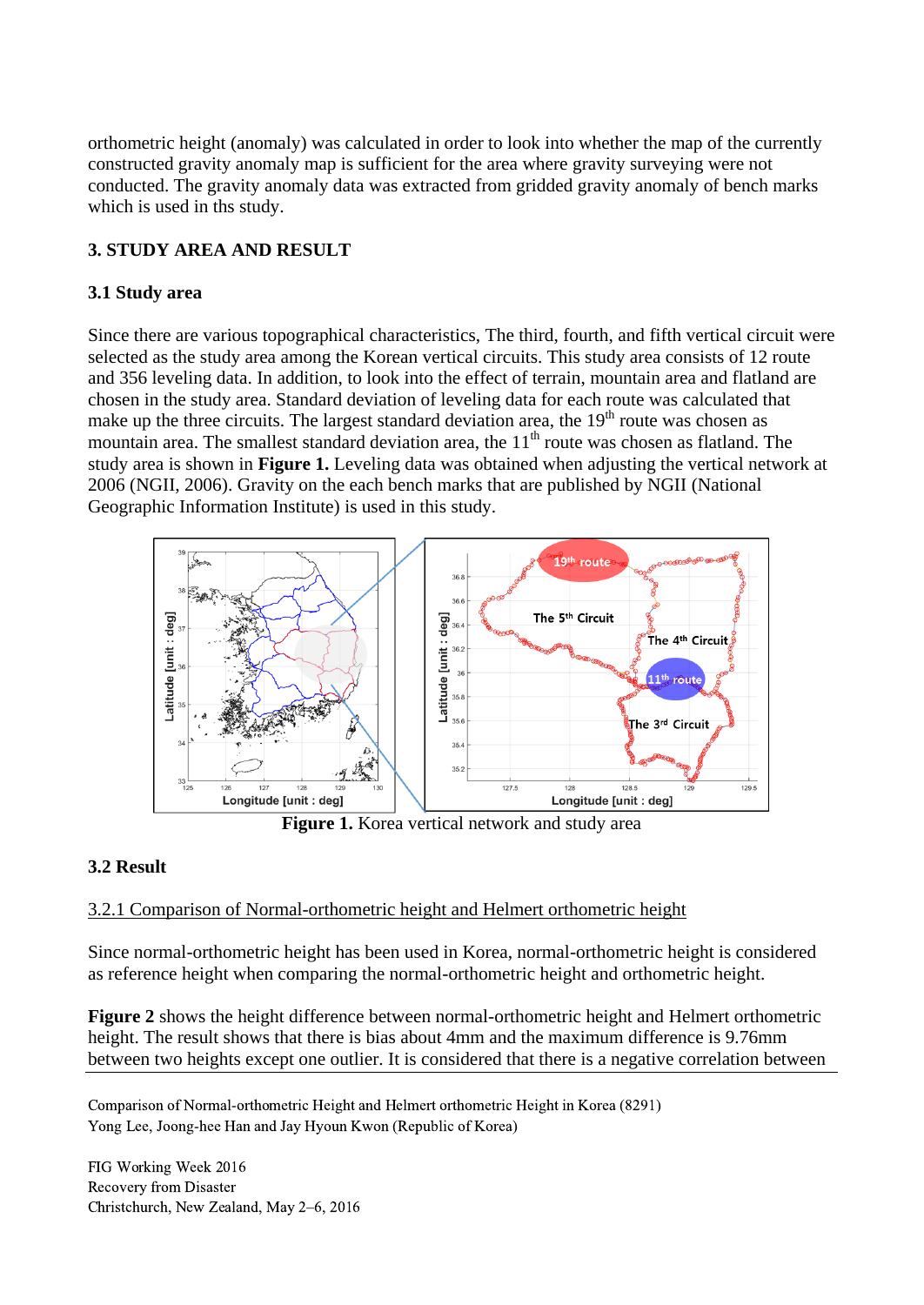normal-orthometric height and difference of two heights. When normal-orthometric height is increased, the difference between two heights becomes larger. These effects are greatly affected by gravity. At the highland, the variation of equipotential surfaces became greater. As a result, Helmert orthometric height is larger than the normal-orthometric height at the mountain area.



**Figure 2.** Comparison of Normal-orthometric height and Helmert orthometric height

The result of the difference between normal-orthometric height and Helmert orthometric height (anomaly) is shown in **Figure 3**. The maximum difference between two heights is 9.88mm and bias is 4.39mm. Normal-orthometric height and Helmert orthometric height (anomaly) also show a negative correlation. It indicates that the conversion of gravity anomaly to gravity value was highly precise. Because gravity anomaly maps contain the bench marks used in this study.



Comparison of Normal-orthometric Height and Helmert orthometric Height in Korea (8291) Yong Lee, Joong-hee Han and Jay Hyoun Kwon (Republic of Korea)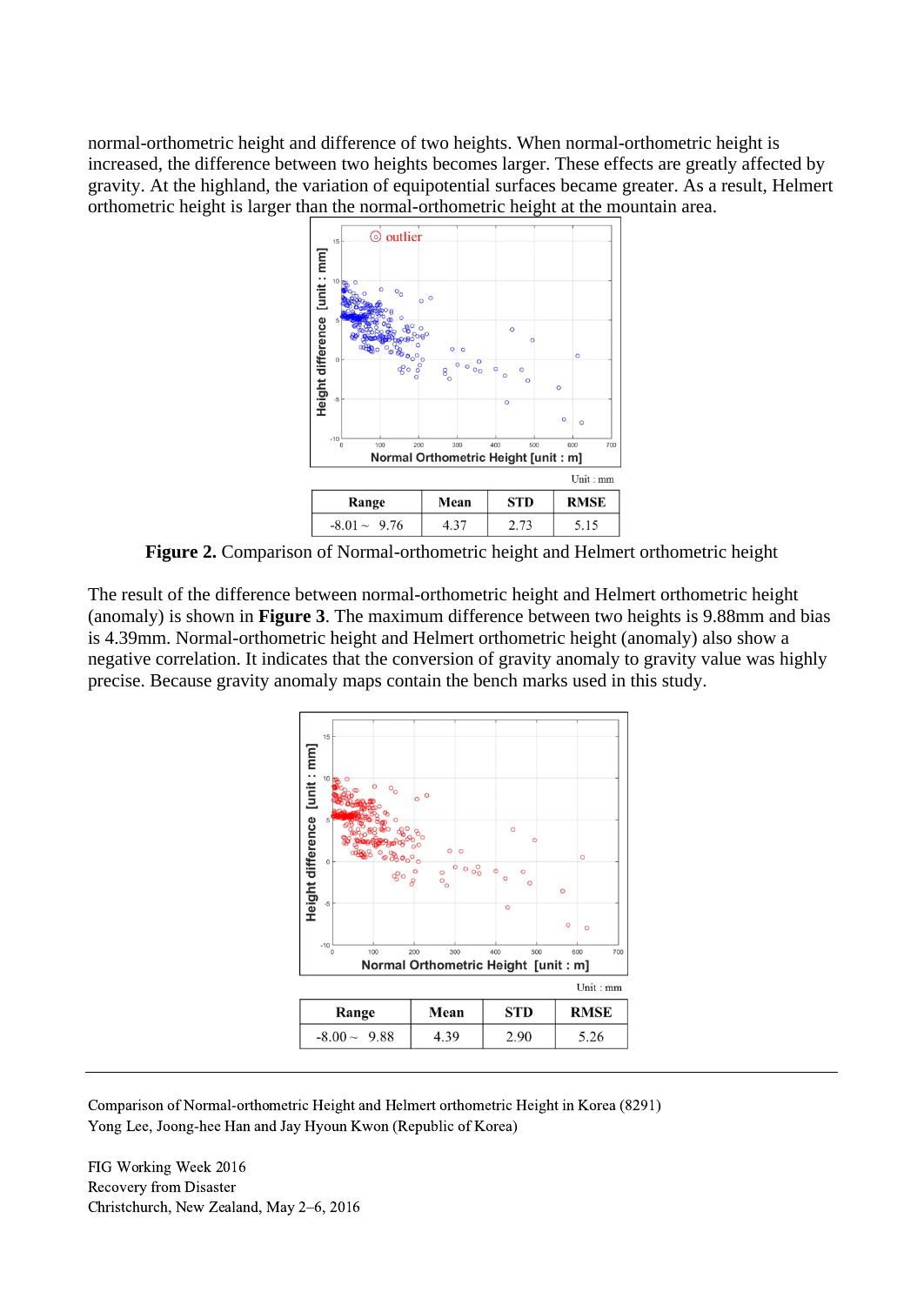Figure 3. Comparison of Normal-orthometric height and Helmert orthometric height (anomaly)

### 3.2.2 Analysis effect of terrain

In the case of the  $11<sup>th</sup>$  route, plain area, the difference between normal-orthometric height and Helmert orthometric height was distributed uniformly, which is shown in **Figure 4**. On the other hand, in the mountain area, 19<sup>th</sup> route, it was found that the difference between two heights became bigger when normal-orthometric height gets higher as shown in **Figure 5**.



**Figure 4.** Height comaprison at the flatland

Comparison of Normal-orthometric Height and Helmert orthometric Height in Korea (8291) Yong Lee, Joong-hee Han and Jay Hyoun Kwon (Republic of Korea)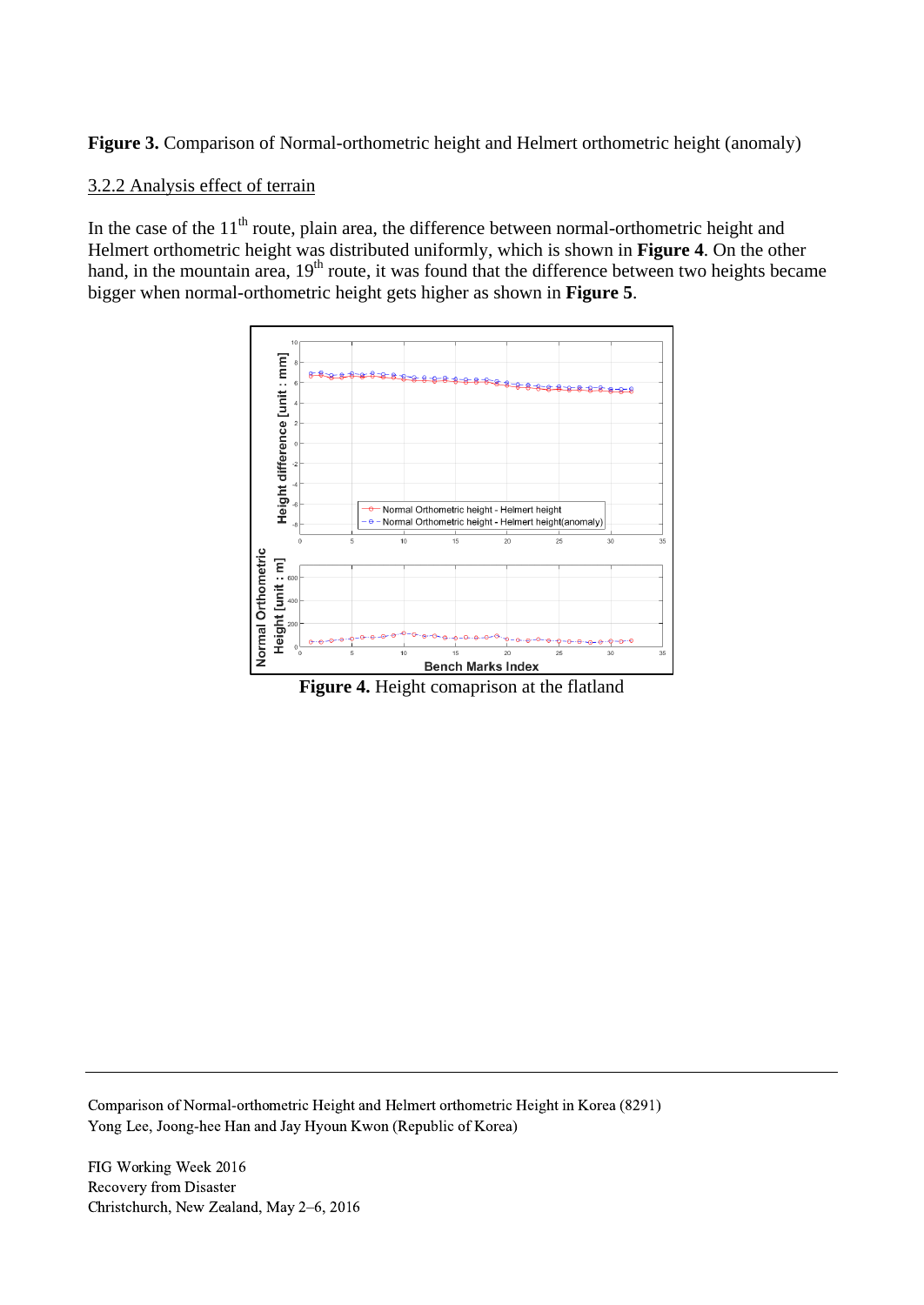

**Figure 5.** Height comparison at the mountain area

### **4. CONCLUSION**

Since equipotential surface changes significantly at the mountain or steep area, difference between normal-orthometric height and Helmert orthometric height depends on the elevation. At the highland, plumb line and normal-orthometric height vary considerably. The maximum difference between two heights was 9.76mm in this study area.

Helmert orthometric height and Helmert orthometric height (anomaly) are relatively similar. Since gravity anomaly map includes the bench marks which are used in this study, conversion was conducted precisely.

In near future, the height system of Korea is changed to Orthometric height. In this case, denser gravity data would be necessary to secure the accuracy of the height especially in mountainous areas.

### **REFERENCES**

Choi, K. S., & Lee, J. M. (1997). A Study on the Orthometric Height Correction in Mt. Hangye Area. Journal of the Korean earth science society, 18(6), 522-528.

Filmer, M. S., Featherstone, W. E., & Kuhn, M. (2010). The effect of EGM2008-based normal, normal-orthometric and Helmert orthometric height systems on the Australian levelling network. Journal of Geodesy, 84(8), 501-513.

Comparison of Normal-orthometric Height and Helmert orthometric Height in Korea (8291) Yong Lee, Joong-hee Han and Jay Hyoun Kwon (Republic of Korea)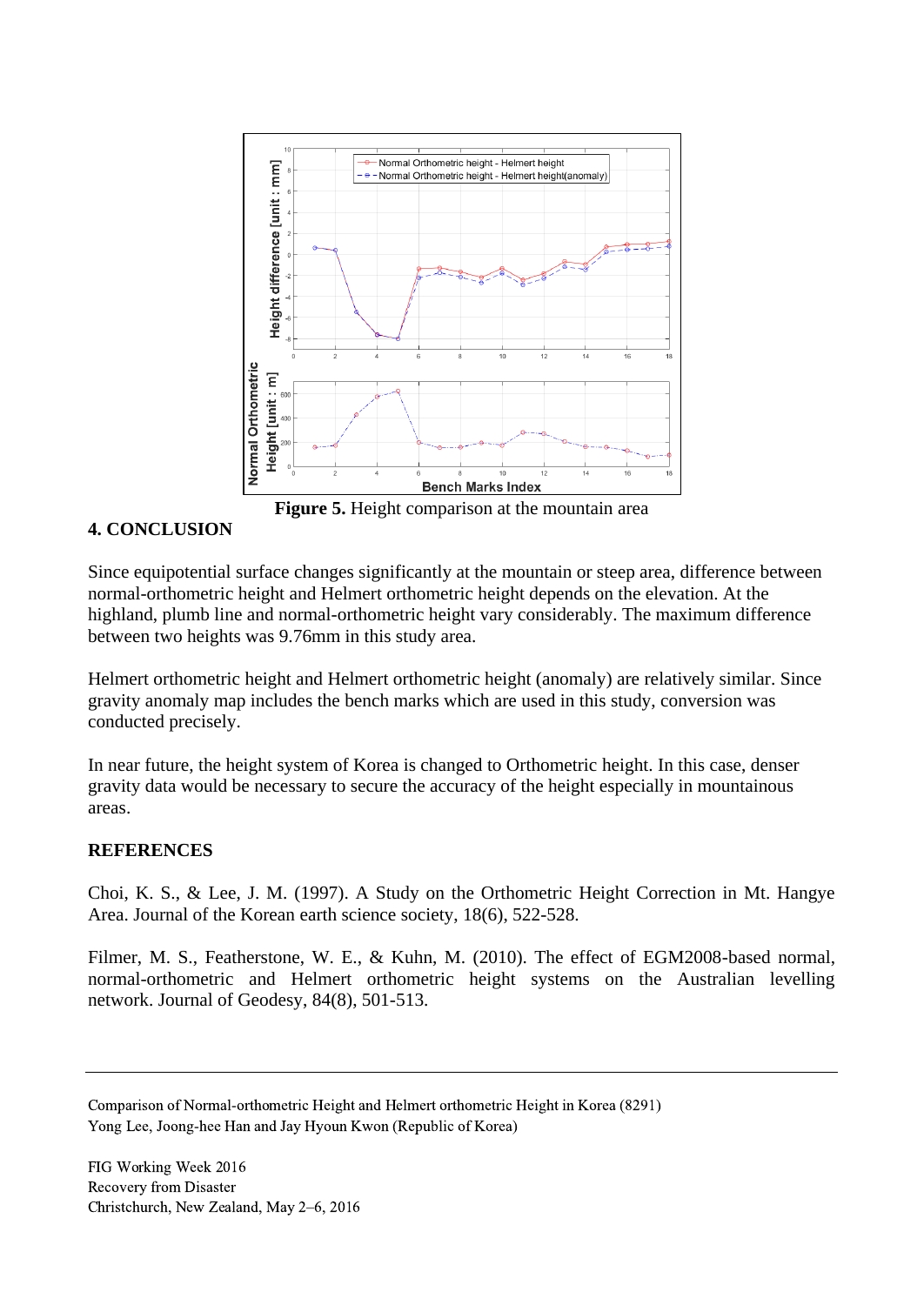Hofmann-Wellenhof, B., & Moritz, H. (2006). Physical geodesy. Springer Science & Business Media.

Jekeli, C. (2000). Heights, the geopotential, and vertical datums. Ohio State University, Geodetic Science and Surveying, Department of Civil and Environmental Engineering and Geodetic Science, Report, (459).

Lee, Y. J., Choi, Y. S., Kwon, J. H., & Lee, J. S. (2010). The Determination of Orthometric Height based on Gravity in Korea. Journal of the Korean Society of Surveying, Geodesy, Photogrammetry and Cartography, 28(1), 99-106.

Meyer, T. H., Roman, D. R., & Zilkoski, D. B. (2006). What does height really mean? Part III: Height Systems. Surveying and Land Information Science,66(2), 149-160.

National Geographic Information Institute. (2006). The study on network adjustment of national control points.

National Geographic Information Institute. (2014). The study on the development of national geoid model and Asia Pacific Regional Height System Unification.

Comparison of Normal-orthometric Height and Helmert orthometric Height in Korea (8291) Yong Lee, Joong-hee Han and Jay Hyoun Kwon (Republic of Korea)